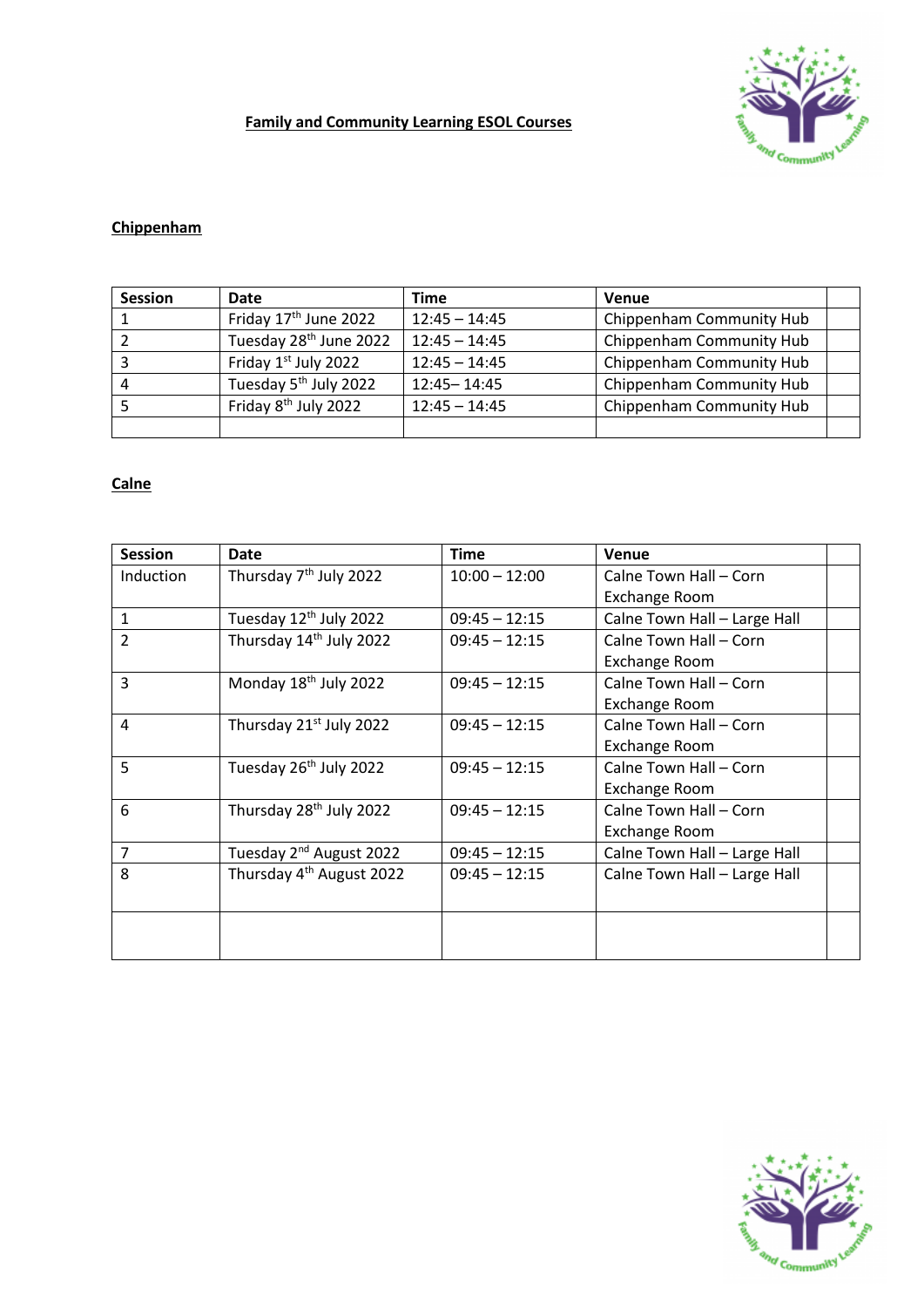**Calne**



| <b>Session</b> | <b>Date</b>                         | <b>Time</b>     | Venue                  |  |
|----------------|-------------------------------------|-----------------|------------------------|--|
| Induction      | Thursday 7 <sup>th</sup> July 2022  | $10:00 - 12:00$ | Calne Town Hall - Corn |  |
|                |                                     |                 | Exchange Room          |  |
| 1              | Thursday 14th July 2022             | $13:00 - 15:00$ | Calne Town Hall - Corn |  |
|                |                                     |                 | Exchange Room          |  |
| $\overline{2}$ | Monday 18th July 2022               | $13:00 - 15:00$ | Calne Town Hall - Corn |  |
|                |                                     |                 | Exchange Room          |  |
| 3              | Thursday 21 <sup>st</sup> July 2022 | $13:00 - 15:00$ | Calne Town Hall - Corn |  |
|                |                                     |                 | Exchange Room          |  |
| 4              | Tuesday 26 <sup>th</sup> July 2022  | $13:00 - 15:00$ | Calne Town Hall - Corn |  |
|                |                                     |                 | Exchange Room          |  |
| 5              | Thursday 28 <sup>th</sup> July 2022 | $13:00 - 15:00$ | Calne Town Hall - Corn |  |
|                |                                     |                 | Exchange Room          |  |
|                |                                     |                 |                        |  |

# **Marlborough**

| <b>Session</b>   | Date                                 | <b>Time</b>     | <b>Venue</b>            |  |
|------------------|--------------------------------------|-----------------|-------------------------|--|
| <b>Induction</b> | Tuesday 28 <sup>th</sup> June 2022   | $13:00 - 15:00$ | Marlborough Youth and   |  |
|                  |                                      |                 | <b>Community Centre</b> |  |
| $\mathbf{1}$     | Monday 4 <sup>th</sup> July 2022     | $13:45 - 16:15$ | Marlborough Youth and   |  |
|                  |                                      |                 | <b>Community Centre</b> |  |
| $\overline{2}$   | Wednesday 6 <sup>th</sup> July 2022  | $13:45 - 16:15$ | Marlborough Youth and   |  |
|                  |                                      |                 | <b>Community Centre</b> |  |
| 3                | Monday 11 <sup>th</sup> July 2022    | $13:45 - 16:15$ | Marlborough Youth and   |  |
|                  |                                      |                 | <b>Community Centre</b> |  |
| 4                | Wednesday 13 <sup>th</sup> July 2022 | $13:45 - 16:15$ | Marlborough Youth and   |  |
|                  |                                      |                 | <b>Community Centre</b> |  |
| 5                | Monday 18th July 2022                | $13:45 - 16:15$ | Marlborough Youth and   |  |
|                  |                                      |                 | <b>Community Centre</b> |  |
| 6                | Wednesday 20 <sup>th</sup> July 2022 | $13:45 - 16:15$ | Marlborough Youth and   |  |
|                  |                                      |                 | <b>Community Centre</b> |  |
| $\overline{7}$   | Monday 25 <sup>th</sup> July 2022    | $13:45 - 16:15$ | Marlborough Youth and   |  |
|                  |                                      |                 | <b>Community Centre</b> |  |
| 8                | Wednesday 27 <sup>th</sup> July 2022 | $13:45 - 16:15$ | Marlborough Youth and   |  |
|                  |                                      |                 | <b>Community Centre</b> |  |
|                  |                                      |                 |                         |  |